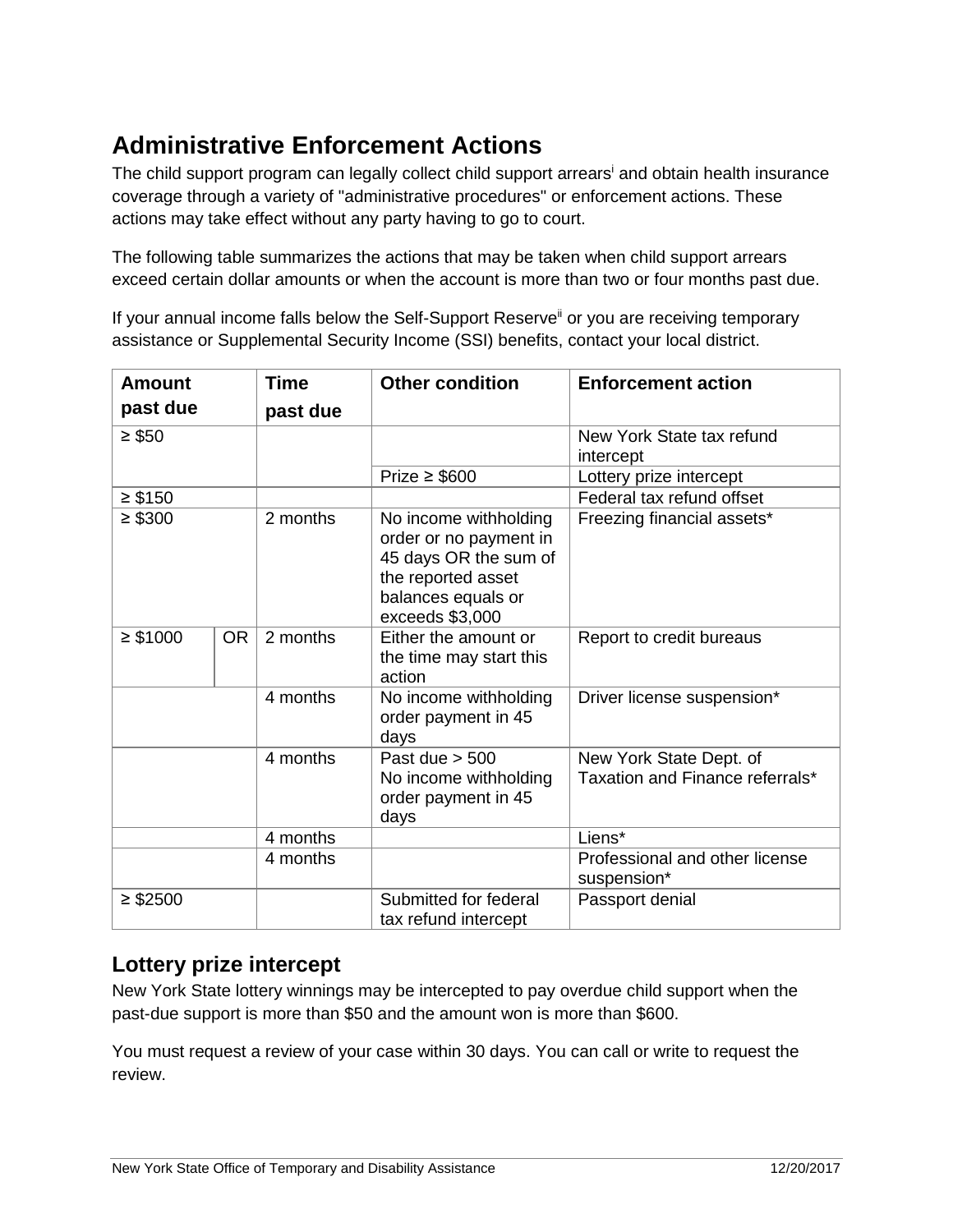## **Tax refund intercept: New York State and federal**

New York State tax refunds may be intercepted when your account is more than \$50 past due. Federal tax refunds may be intercepted when your account is more than \$150 past due. You will be notified in early September if your tax refund can be intercepted.

To avoid having your tax refund intercepted, you must either pay the full amount past due or file a challenge by the date in the notice. Use the *Request for Administrative Review…* form to challenge a tax refund intercept. If your challenge is upheld in full, your case will not be submitted for tax refund offset.

# **Freezing financial assets**

Your bank account(s) may be frozen when your child support account is more than two months past due, you owe more than \$300, there is no income withholding order, and no payments have been received in 45 days—**or** when the sum of the reported asset balances equals or exceeds \$3,000.

If your bank account(s) have been frozen, you must either pay the amount shown in the notice or file a claim (mistake of fact or exempt funds) within 15 days.

## **Report to credit bureaus**

Your name may be submitted to the major consumer credit reporting agencies (credit bureaus) when your account is more than two months past due **or** when the amount past due is more than \$1000. You may have difficulty obtaining a loan or other forms of credit until the overdue child support is paid.

You must reduce the past-due amount to less than \$1,000 or less than the amount to be paid for two months or claim mistake of fact within 10 days.

#### **Driver license suspension**

Your driver license may be suspended when your account is more than four months past due. You will receive a notice in the mail about the suspension: *Important Notice Regarding Your Driving Privileges and Your Failure to Pay Child Support*.

To avoid suspension of your driver license, you must make full payment within 45 days, enter a Satisfactory Payment Arrangement, or have a challenge upheld. You can challenge the suspension by completing a *Driver License Suspension Request…or Challenge* and an *Affidavit of Net Worth*. Return these forms to the Support Collection Unit (SCU) where your child support account is located. If your challenge is upheld, your license will not be suspended.

## **Department of Taxation and Finance referrals**

You may be referred to the New York State Department of Taxation and Finance (DTF) when your account is more than four months past due and the amount owed is more than \$500. DTF can then apply specific tax collection remedies to collect the overdue child support.

You must make full payment within 45 days or submit a written challenge within 45 days.